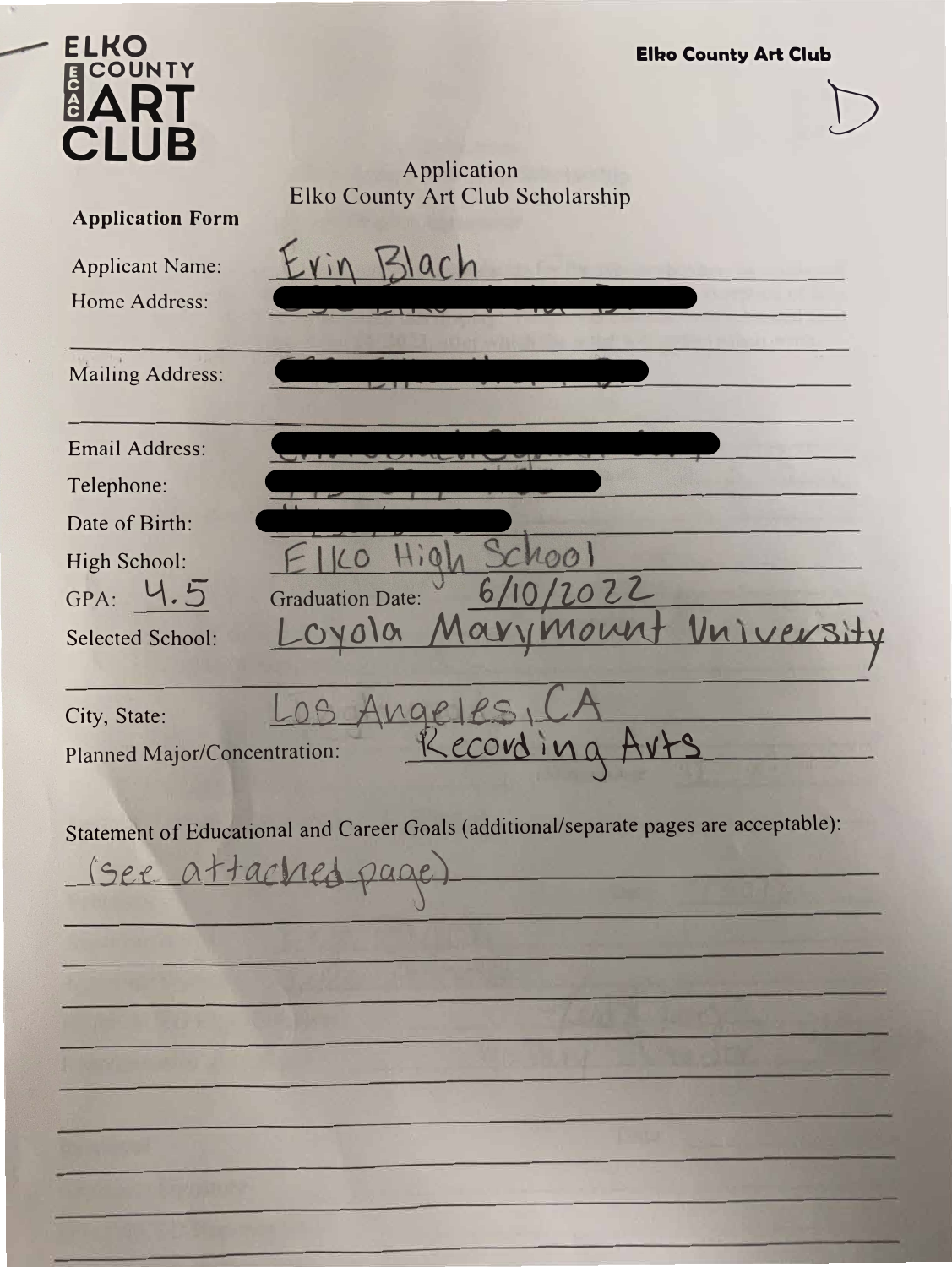## **ELKO** ECOUNTY **mART CLUB**

# $\Box$  Application points are  $\Box$ Elko County Art Club Scholarship

### **Application Form - Artwork Display Agreement**

The artist agrees the artwork submitted in application for the scholarship may be displayed by the Elko County Art Club, subject to policies and provisions with the exception of fees and attendance, which are waived for this display. The period extends from submittal until the reception on Saturday, May 14, 2022, after which the artist will retrieve their work.

#### **Item 1**

| Title: <u>Broken</u> C                                                                                                                       |                        |
|----------------------------------------------------------------------------------------------------------------------------------------------|------------------------|
| Media: MoSaic                                                                                                                                | 15"<br>Dimension:      |
| Support (Canvas, Bristol, etc.) WOOA                                                                                                         |                        |
| Item 2<br>range<br>Title:<br>Media: SCUD+<br>Support (Canvas, Bristol, etc.) Wood<br>Item <sub>3</sub>                                       | Dimension:             |
| KMSU<br>Title:<br>Media: <i>Qu</i> intive<br>Support (Canvas, Bristol, etc.) _                                                               | $2^{11}$<br>Dimension: |
| <b>Submittal</b><br><b>Applicant Name:</b><br><b>Applicant Signature:</b><br><b>ECAC/ECSD Representative:</b><br>Representative's Signature: | Date: 3/30/22          |
| <b>Retrieval</b><br><b>Applicant Signature:</b><br><b>ECAC/ECSD Representative:</b>                                                          | Date:                  |
| Representative's Signature:                                                                                                                  |                        |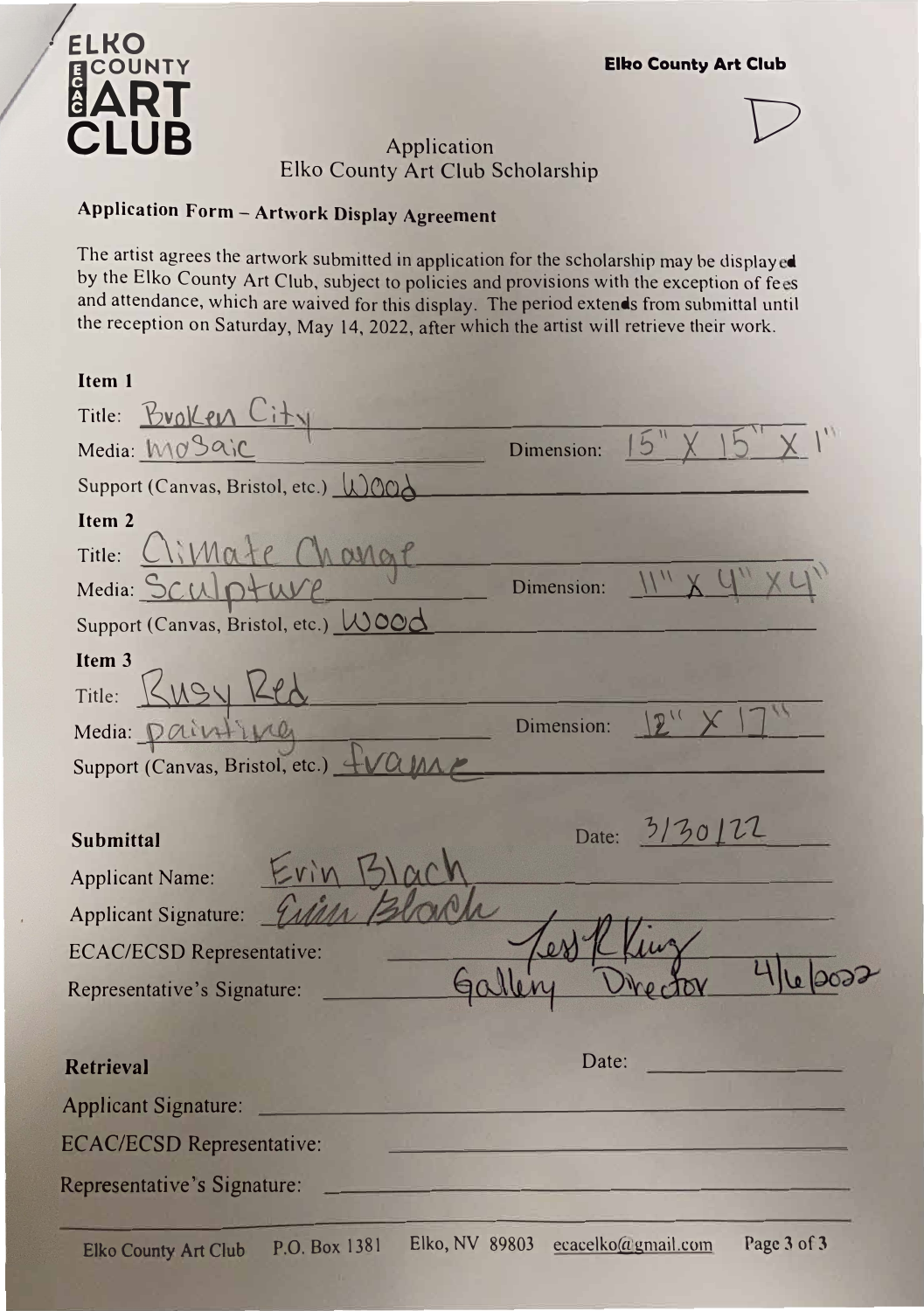### To Whom It May Concern,

I would like to offer my sincere recommendation for Erin Blach. She is intelligent, hardworking, and conscientious; she exemplifies academic excellence, integrity, and leadership. It has truly been my pleasure to have her as a student.

I met Erin during her freshman year in my Public Speaking class. Erin stood out from her peers because of her poise, dedication, and creativity. Her presentations and speeches were always high quality, in fact, it is three years later and I can still remember the specifics of several of her speeches, which is not something I can say about all of my Public Speaking students. Erin shared with us a lot of herself that year. We learned about her passions and her goals, and her relentless pursuit of both still sets her apart from her peers.

Erin was my student again during her junior year in my AP English Language and Composition class, and this year she is in my AP Literature and Composition class. I always love seeing students progress and grow. For Erin, the difference between her freshman year and *senior* year isn't necessarily one of change, but rather of distillation. It is as though the amazing things I noticed about her when she was a freshman have simply become more pronounced. Erin is a class act, and while that characteristic was apparent when she was a freshman, it is seeing her as a senior that really solidifies this assessment.

Erin is someone who seems like she is meant for the big city. She is sophisticated and has diverse interests. She wants to pursue a career in the film industry. Many students who grow up in our small town crave the excitement of a buzzing metropolis. However, many students allow their desire for a metropolitan lifestyle to sour their current experience. While Erin might long for and belong in a place infinitely more exciting than Elko, NV, she does not let that ruin or even dampen her current experience. She made a decision early in her high school career to take advantage of everything our small town has to offer, and that is something that she has done to a great extent. She has participated in dance since shortly after she could walk. She is the yearbook editor. She is a National Honor Society officer. She is the senior class treasurer. She didn't wait for life in the city to enjoy her surroundings, she sought out ways to be involved and enjoy life in a small town.

Beyond her academic strengths, diverse extracurricular activities, and high moral standards, Erin is a great person to be around. She is kind, supports her classmates, speaks *well* of her teachers, and approaches life and its challenges with an optimistic outlook. Plus. she is really funny. I know that Erin has everything it takes to succeed, not just academically, but in her life as a whole. I am so glad that I was blessed to have her as a student, and I can't wait to see where her passions and drive take her.

#### Sincerely,

Meggan Voth English Department Chair Elko High School